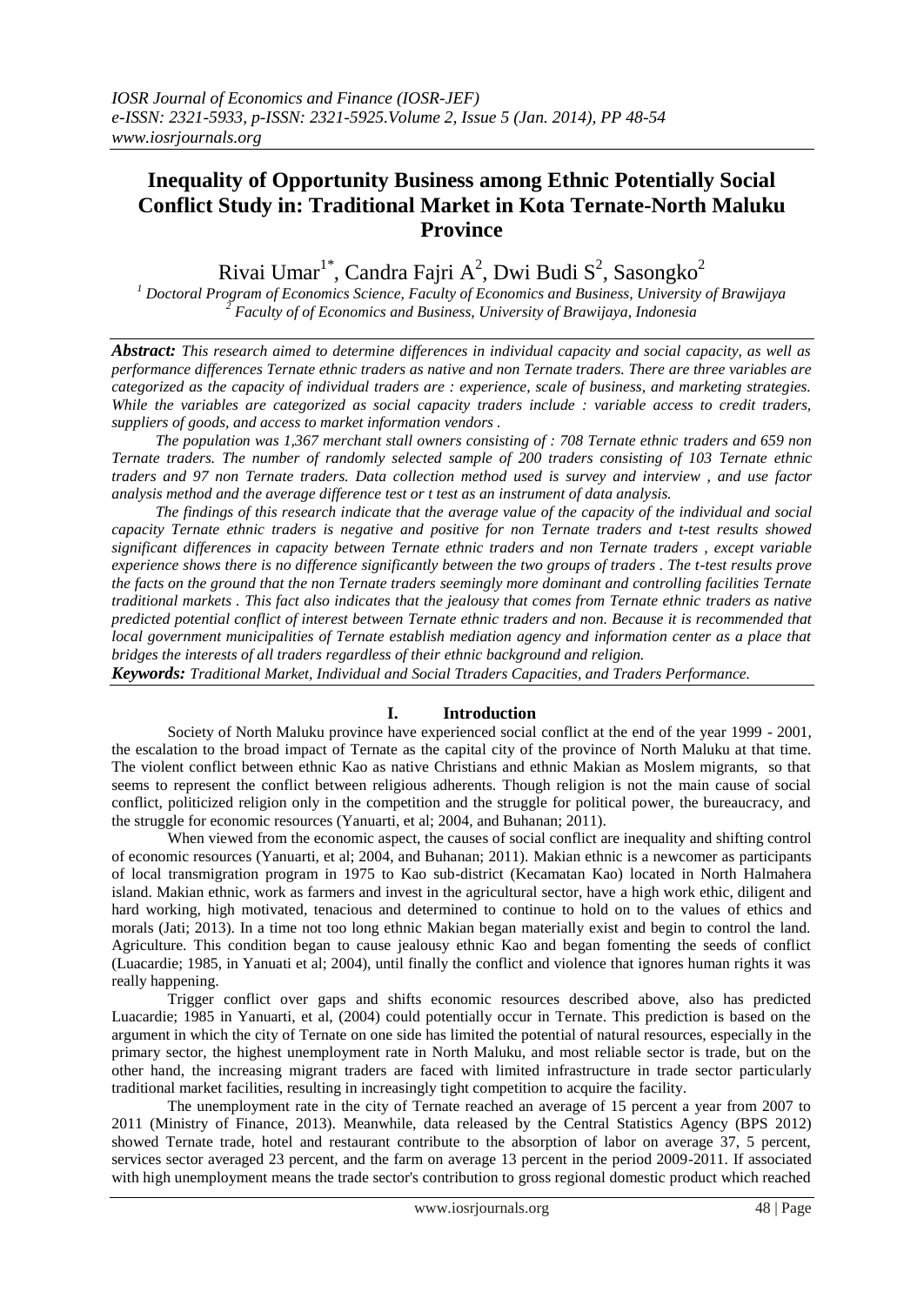an average of 29 percent during the period 2009 to 2011 have not been able to create vast employment opportunities. In addition, the total area of Ternate 5709, 58 km2 and consists of only 20.42 per cent of the land as well as the degree of steepness in the top 300, and the unavailability of sufficient water resources resulted in the limited agricultural land and other primary resource potential. While the vast sea area is also not available fisheries resources sufficient for marine economic development (Bappeda Ternate; 2011).

The brief description above, shows that the City's economy relies on trade. The livelihoods of the majority of the population of this city is a merchant. The result is sharp competition in this sector specially sharpened competition for traditional markets mainly trade infrastructure. Competition traders in traditional markets is increasingly sharpened with increasing number of migrant traders from other provinces in Indonesia. Even the number of migrant traders (non Ternate) in traditional markets is likely to increase from 47 percent in 2011 compared to 44 percent two years earlier, while Ternate ethnic merchants reached 53 percent in 2011 compared to 56 percent in the two previous years (Dinas Pasar Kota Ternate, 2012 ). So there is a trend began shifting control of traditional markets by non Ternate traders.

The tendency of shifting the traditional market share certainly continue as the number of migrant traders with a capacity of capital ownership, management capabilities and skills, as well as supported by the experience, morale, and motivation to succeed in higher (Ping and Shaohua; 2005, and Murat, et al; 2007 , Etzo; 2008, and Alesina and La Ferrara; 2005), compared to the low capacity of Ternate ethnic merchants. Experience a shift in control of economic resources in North Maluku at the past that lead to inter-ethnic conflict and violence in the town of Ternate potentially happen if the trend of shifting the traditional market facility escaped the attention of the government. Based on the description above, the research is directed to answer the question of whether there is a difference between the capacity of Ternate ethnic traders and non Ternate traders in traditional markets.

#### **II. Research Methods**

This research is a descriptive study that aims to explain the difference between the capacity of individuals and social Ternate ethnic traders and non Ternate traders. Methods of data collection using two methods, namely: (1). survey methods were used to obtain quantitative data from the trader, (2). Interview methods used to obtain the views of traders as a material to expand quantitative explanation of statistical analysis results. Data quantification is social capital variables using measures of frequency and intensity of events (Central Bureau of Statistics; 2011, and Stone; 2001).

The population was 1,367 traders micro and small scale consisting of 708 Ternate ethnic traders and 659 non Ternate and occupy los stalls and traditional markets in the Municipality of Ternate. The number of randomly selected sample of 200 traders consisting of 103 Ternate ethnic traders and 97 non Ternate traders.

The method of data analysis used in this study is confirmatory factor analysis (CFA) to reduce the indicator does not determine the factor scores or latent variables are new, and the t-test analysis to determine differences in mean scores of factors: experience, scale of business, marketing strategies, access to credit, access to suppliers of goods, and access to market information between Ternate ethnic traders and non Ternate traders.

Confirmatory factor analysis (CFA) aims to create a model of the relationship between the indicator and variables are the result of research called latent variable or factor scores. Interpretation of confirmatory factor analysis includes two main parts: the interpretation of the loading factor and factor scores. Loading factor to explain the strength of the relationship of each indicator with a score factor. Factor loading of indicator values <40 are considered weak and reduced the factor scores of the model, and the value of the indicator factor loading ≥ 40 qualifies as an indicator forming factor scores. Then the value of the reliability factor scores are used to measure validity and consistency of the indicators that determine the factor scores. Reliability values > 0.50 are considered to have good validity and consistent (Supranto; 2010, Santoso; 2010, and Gudono; 2012). This research was conducted in the city of Ternate.

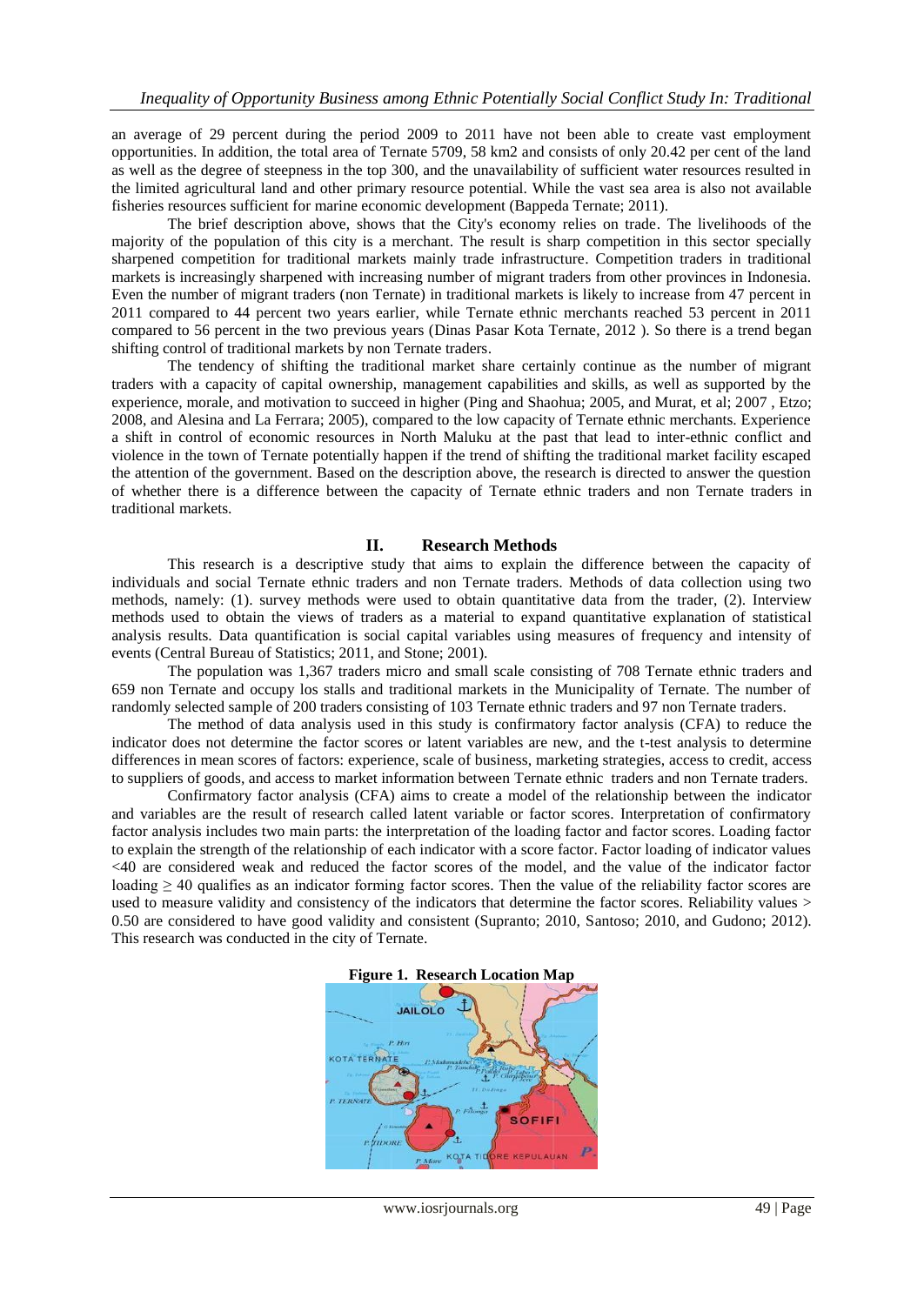# **III. Empirical Result**

Based on the results of the CFA in Table 1 (in Appendix 1) explains that there are 7 factors that can be measured by each indicator, the value of loading factor> 0.40 which shows the strength of the relationship between indicators of the latent variable or factor scores, also showed reliability of the seven factor scores better because the value of the reliability coefficient > 0.50. This translates into 7 new factor scores can be used in the analysis of the t test to test for differences in the average value of the factor scores between groups of Ternate ethnic traders and non Ternate.

Further analysis of different test mean scores for all factors was performed to compare the individual and social capacity between traders and non Ternate Ternate. If the calculation results of the t test resulted in t value is greater than the value ttable means there is a significant difference from the average value of the factor scores between Ternate ethnic traders and non Ternate traders, and vice versa. The results of the calculation of the average value of the factor scores and t test value can be shown in Table 2.

| <b>Factor Scores</b>      | Ethnic      | The Number of<br>Respondents | Mean Faktor<br>Scores | The difference<br>in Mean Faktor<br><b>Scores</b> | T        |
|---------------------------|-------------|------------------------------|-----------------------|---------------------------------------------------|----------|
| Experience                | Ternate     | 76                           | $-0.051$              |                                                   | $-0.60$  |
|                           | Non Ternate | 95                           | 0,041                 | 0,010                                             |          |
| <b>Business Scale</b>     | Ternate     | 76                           | $-0.199$              |                                                   | $-2,36$  |
|                           | Non Ternate | 95                           | 0,159                 | 0,039                                             |          |
| <b>Marketing Strategy</b> | Ternate     | 76                           | $-0.554$              |                                                   | $-7,45$  |
|                           | Non Ternate | 95                           | 0,443                 | 0,111                                             |          |
| Credit Acces              | Ternate     | 76                           | $-0,742$              |                                                   | $-11,59$ |
|                           | Non Ternate | 95                           | 0.593                 | 0,148                                             |          |
| <b>Suppliers Acces</b>    | Ternate     | 76                           | $-0.630$              |                                                   | $-8,92$  |
|                           | Non Ternate | 95                           | 0,504                 | 0,126                                             |          |
| <b>Information Acces</b>  | Ternate     | 76                           | $-0.360$              |                                                   | $-4.44$  |
|                           | Non Ternate | 95                           | 0,288                 | 0,072                                             |          |
| <b>Traders Performace</b> | Ternate     | 76                           | $-0.678$              |                                                   | $-9.97$  |
|                           | Non Ternate | 95                           | 0,542                 | 0,135                                             |          |

Table 2 : Test Results of Different Test Mean Scores Between Ternate Ethnic and Non Ternate Source Results of Factor Analysis

Statistically, the results of the calculation of the mean factor scores and t-test values in Table 2 informs

- 1. There is no significant difference in the mean factor scores of the experience factor scores between Ternate ethnic traders and non, because the value of  $t_{statistic}$  0.60 less than the value of  $t_{table}$  1,975.
- 2. Value of t<sub>statistic</sub> for the mean factor scores : business scale, marketing strategies, traders access to credit, access to suppliers of goods, and access to information is greater than the value of  $t_{table}$ , means there is significant difference in the mean factor scores between Ternate ethnic traders and non Ternate traders.
- 3. As a result of the difference in the average value of the factor scores significantly above resulted in a significant difference between the performance of Ternate ethnic traders and non, because tstatistic average difference between groups of traders is greater than the value of  $t_{table}$  1.975 or -9.97 > 1.975.

Eksplanation of the table above, if the condition is associated with factual and the theoretical framework used, resulting in 3 main discussion, namely :

### **1. The Differences of Individuals Capacity According to the Ethnic of Traders**

that :

Similarities and differences of the individual capacity between Ternate ethnic traders and non Ternate traders as mentioned above statistical findings can be explained with the help of the result of the interview as follows :

First, it has been proven that the only factor scores did not differ between ethnic traders and non is the factor scores experience traders. Description of the indicators that determine the factor scores experience traders include : the age of traders, duration of business and internship, all of them shown to the average value and the standard deviation is relatively low, so that the age of traders, duration of business and internship statistically does not indicate significant differences . Similarly , the average length of formal education were followed for 7.4 years Ternate ethnic traders, and 8 years for non Ternate traders. So most of the both, Ternate ethnic traders and non Ternate traders only finished primary school or drop out of school at the high school on the first-class level.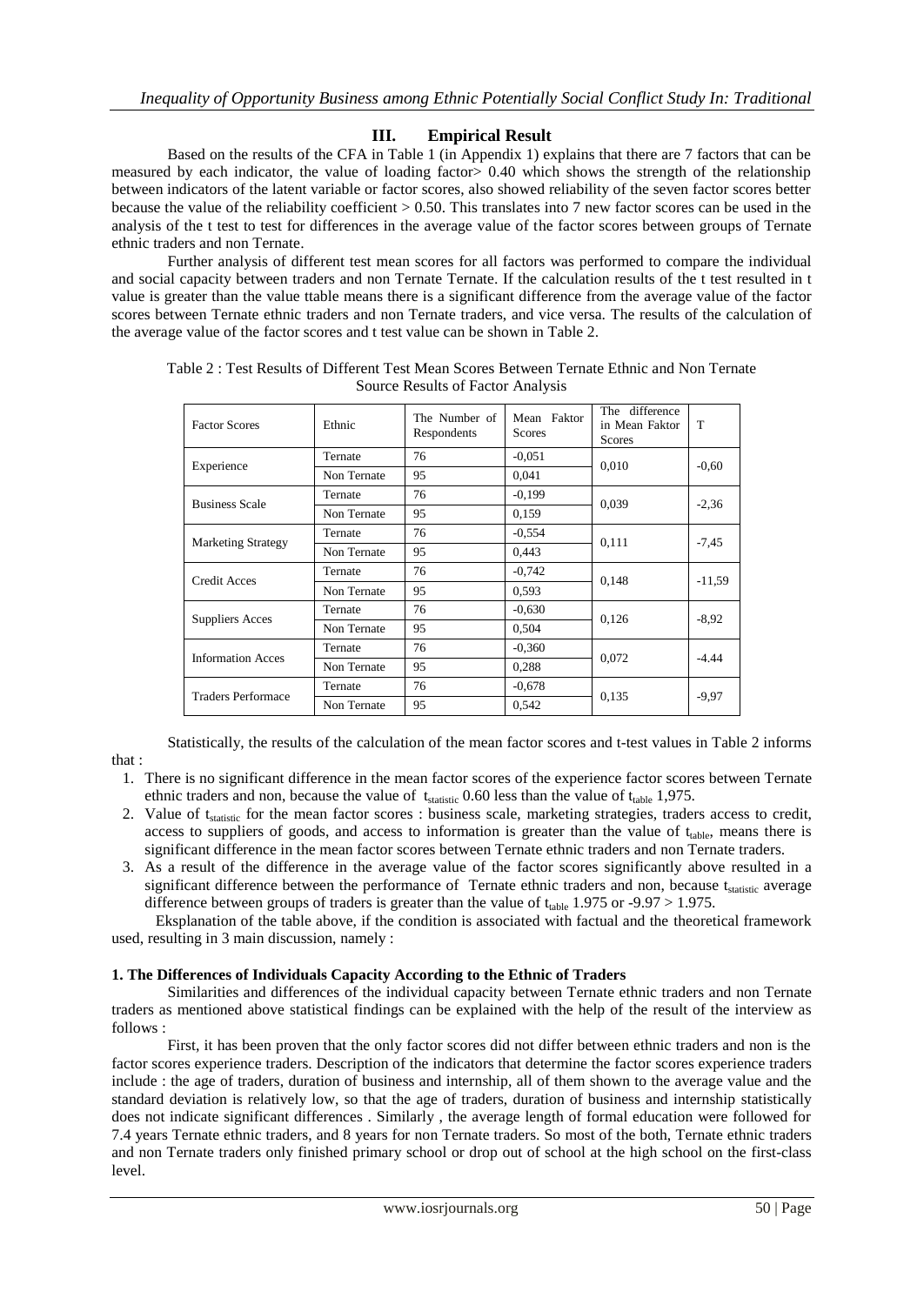# *Inequality of Opportunity Business among Ethnic Potentially Social Conflict Study In: Traditional*

Then the duration of business that was built is also relatively same, this is caused by the construction and development of the traditional market at the center of business activity conducted in the late 1990's and early 2000's. Market development was followed by the rise of the arrival of traders from various regions to open a business in Ternate traditional markets, so that the average duration of business between Ternate ethnic traders and non did not show significant differences. Meanwhile, when an apprentice both Ternate ethnic traders and non ranged only between 1-2 years time so statistically internship experience does not differ much between the two groups of traders. Although the experience did not differ between the Ternate ethnic traders and non, but interview results showed that the majority of decisions are taken based on the experiences during the trade. This recognition is in accordance with (Woldie et.al; 2008), as well as Chiliya and Lombard; 2012).

Second, the vast difference stall occupied and owned venture capital determines the difference of factor scores between Ternate ethnic traders and non Ternate traders. Greater capital ownership by non Ternate traders an opportunity to rent stalls wider. Because almost all non Ternate traders are traders who come from outside the Municipality of Ternate and outside the province of North Maluku. However, efforts to increase the scale of a broad effort by adding stalls are bounded by space and facilities in traditional markets. Although there are a number of traders who have extensive capital wants to increase the stall but it could not be done because of the limited stalls facilities available in the market. About the vast differences stalls between the Ternate ethnic trades and non responded differently. Responses Ternate ethnic traders that owned vast stall is now sufficient for the results of these efforts have been able to finance the needs of the family, so do not want to expand and enhance the business scale to a larger scale. While non Ternate traders, if available a new stall and supported by the availability of sufficient working capital it better to develop diversification than scaling up existing businesses. So, in terms of business scale, Ternate ethnic traders feel quite while non Ternate traders do not want to increase the scale of the business, because it was feared would lead to inefficiency in the management of the larger business scale. This finding is consistent with the Ashrafi and Murtaza (2008) and Morgan (1956), which essentially states that the lack of management capacity and limited capital and fears of inefficiency makes small-scale traders do not want to increase the scale of business which managed by trader.

Third, the marketing strategy includes product, price, promotion, and service (Haghighinasab; 2013, Tjiptono and Chandra; 2012, and Blankson and Chen (2005). However as traders who sell goods, do not produce the goods, then the indicator marketing strategies can manipulated traders are quality goods, prices and service to the consumer. The results of the average test showed a difference between the marketing strategy implementation Ternate ethnic traders and non, means: (1) Ternate ethnic traders tend to pay less attention to the quality of the goods in a way less attention to the selection of goods received from suppliers also less to care for goods as long as the goods are in the stalls than non Ternate traders. (2) Ternate ethnic traders tend to pay less attention to after-sales service in a way to attract many of buyers than non Ternate, and (3) Ternate ethnic traders tend to set the price slightly higher or equal to the price prevailing in the market, whereas non Ternate traders tend to set prices below market prices by giving discounts also keep prices steady to attract buyers. In other words, non Ternate traders marketing strategy has advantages over Ternate ethnic traders, attempt to sell quality products, provide good after-sale service, and determines the price of goods is more steady and viable than Ternate ethnic merchants.

#### **2. The Differences of Social Capacity According to the Ethnic of Traders**

There are three factor scores were used to measure the differences in the social capacity: factor scores traders access to credit (credit access), factor scores traders access to goods supplier (supplier access), and factor scores traders access to market information, market access. The results of the calculation of the average value scores showed a negative sign for Ternate ethnic traders and positive for non Ternate traders, as well as the value of the t test were statistically, so that as descriptive statistic means there are significant differences between the social capacity Ternate ethnic traders and non Ternate traders. The difference of social capacity can be explained on each factor score reflecting the character of social capacity :

First. Differences in access to credit scores factor is determined by the ability to realize the loan, negotiate the interest expense and time of return, as well as the ability to access the lowest interest rate. Non Ternate traders realize the magnitude of credit with an average value of IDR 20 million, with an interest rate of 1.9 percent per month, and a period of 24 months, compared to an average of IDR 10 million, 10-month payback period for Ternate ethnic traders. This difference is caused by the 56 percent of non Ternate traders using financing from commercial banks, the rest is obtained from cooperatives, rural banks, cooperatives, and moneylenders, while 62 percent of Ternate ethnic traders using credit sourced from lending banks, cooperatives, and moneylenders at higher rates, and 38 percent of the commercial banks. Different sources of financing which is the main cause of differences in access to credit between traders, non Ternate traders which have better access to credit than Ternate ethnic traders.

In addition to the above statistical picture, interview results showed that there are differences in the entrepreneurial spirit. The difference lies in the courage and motivation merchants. Ternate ethnic traders are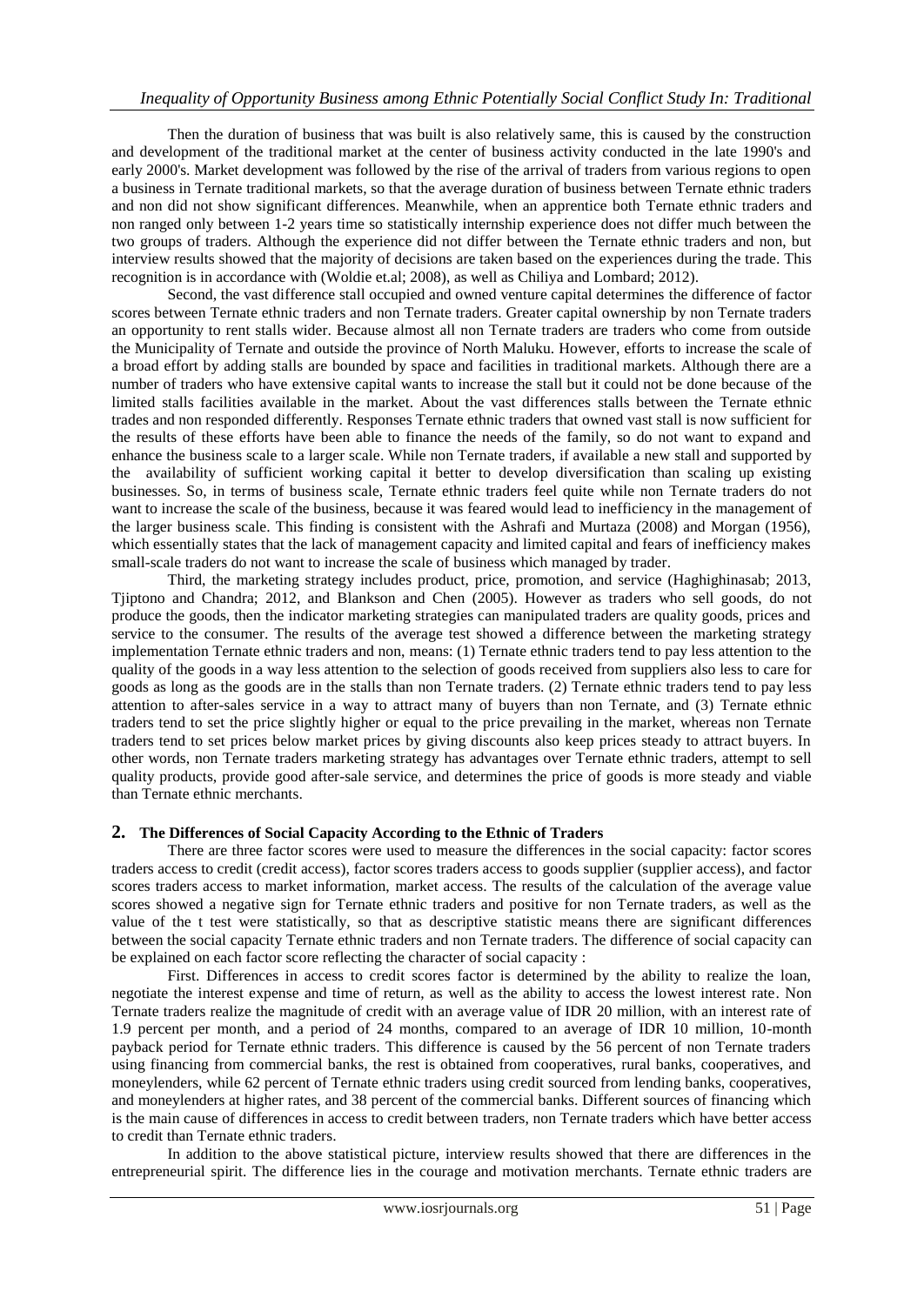looking at the interest rate is just too expensive while business that occupied contain the high risk of uncertainty so that they do not dare to apply greater. In addition, low motivation Ternate ethnic traders, where they assume that the income achieved today has been able to meet the needs of the household. Likewise, most of Ternate ethnic traders are traders transition from another job, especially the agricultural sector to the commercial sector. So the work that occupied is still in the learning process. Conversely non Ternate traders who are mostly professional traders have the ability and the courage to change the risk of uncertainty and high lending into business opportunities and generate profits.

Second, to ensure the availability of goods in stalls and obtain payment systems offer an easier and cheap price, each trader is always trying to build and strengthen their business networks with a number of suppliers of goods. In this connection, the number of suppliers that should be accessible to traders, the source of supply of goods, payment systems as well as cheaper prices, and ethnic background as a reference supplier for each trader. However, the results of the t test, as has been done previously shown that the ability of Ternate ethnic traders in accessing goods supplier is under average and a significant t-test results. These results indicate the ability of Ternate ethnic traders in establishing access to suppliers relatively low compared to non Ternate traders. This means, Ternate ethnic traders having problems even though he tried to widen the network of suppliers of goods due to lack of information about the existence of producers / suppliers of goods which are outside the city of Ternate. As a result, Ternate ethnic traders must accept payment system that is heavier cash payment, not easier payment system as an advance payment system (delay payment) or storage systems supply goods where payment will be made after the goods sold.

While non Ternate ethnic traders are more likely to use a network of suppliers with the same ethnic kinship, arguing that existing suppliers has long been known, it is believed, and is seen as a family. Relationships such familiarity is what makes non Ternate traders obtain payment systems facilitate an ease and with a cheaper price. Another reason non Ternate traders survive because supplier networks as a fellow ethnic migrant traders are actually the source of the products supplied by traders from the area of origin itself, making it easy to order the goods with quality and quantity to suit the needs of the market and with a cheaper price.

Third, the final determining factor scores of social capacity traders in this research is the factor scores traders access to market information (access to information). As well as scores of other factors, here also shows the differences in access to market information among Ternate ethnic traders and non Ternate traders. It shows that the tendency of non Ternate traders have access to market information better than Ternate ethnic traders. If the indicator associated with that form factor score traders access to market information previously called the tendency of this difference explained that the group of non Ternate traders more intensive search for market information derived from goods suppliers, buyers, and group traders, compared with the group of Ternate ethnic traders. Similarly non Ternate traders utilize resources more intensively market from the media (electronic and print) such as radio and television, and print media, especially local newspapers to gather market information, while the intensity of use of the sources of such information for Ternate ethnic traders comparatively lower.

### **3. The Differences of Traders Performance According to the Ethnic of Traders**

Individual capacities and social differences as described above affect the performance difference between Ternate ethnic traders and non Ternate. These findings Appointed by the average value of the performance factor score Ternate ethnic traders significant negative are below the average of the total, whereas the average value of the factor scores of non Ternate traders positive performance, as well as the results of t-test was significant. This means that the ability of non Ternate traders in generating business sales turnover and profits are larger than Ternate traders, because individual capacity non Ternate traders have a larger business scale and able to implement the right and better marketing strategy. Likewise, the social capacity of non Ternate traders form: traders access to credit, access to suppliers of goods, and the access to market information, is much more extensive and better than Ternate ethnic traders.

### **IV. Conclusion**

Ability to obtain income information by non Ternate traders will spread and continue to attract migrant traders enter the Ternate traditional market. The influx of migrant traders (non Ternate) with greater capital capabilities and has a wider trade networks will be able to increase the capacity of the individual and social, which in turn will increase the competitiveness and shift the position of Ternate ethnic traders in traditional markets. Shifting and traditional market share dominance by non Ternate traders will cause a sense of jealousy from Ternate ethnic traders and potential conflict, as had happened in the past North Maluku. Therefore, it is recommended to Ternate municipal government to: (1) provide capital assistance and other technical assistance selectively to traders and propective traders are still low capacity, (2) establish a mediation agency to bridge the differences in the interests of the market, and (3 ) establish the center of the market information that can be accessed from a variety of ethnic traders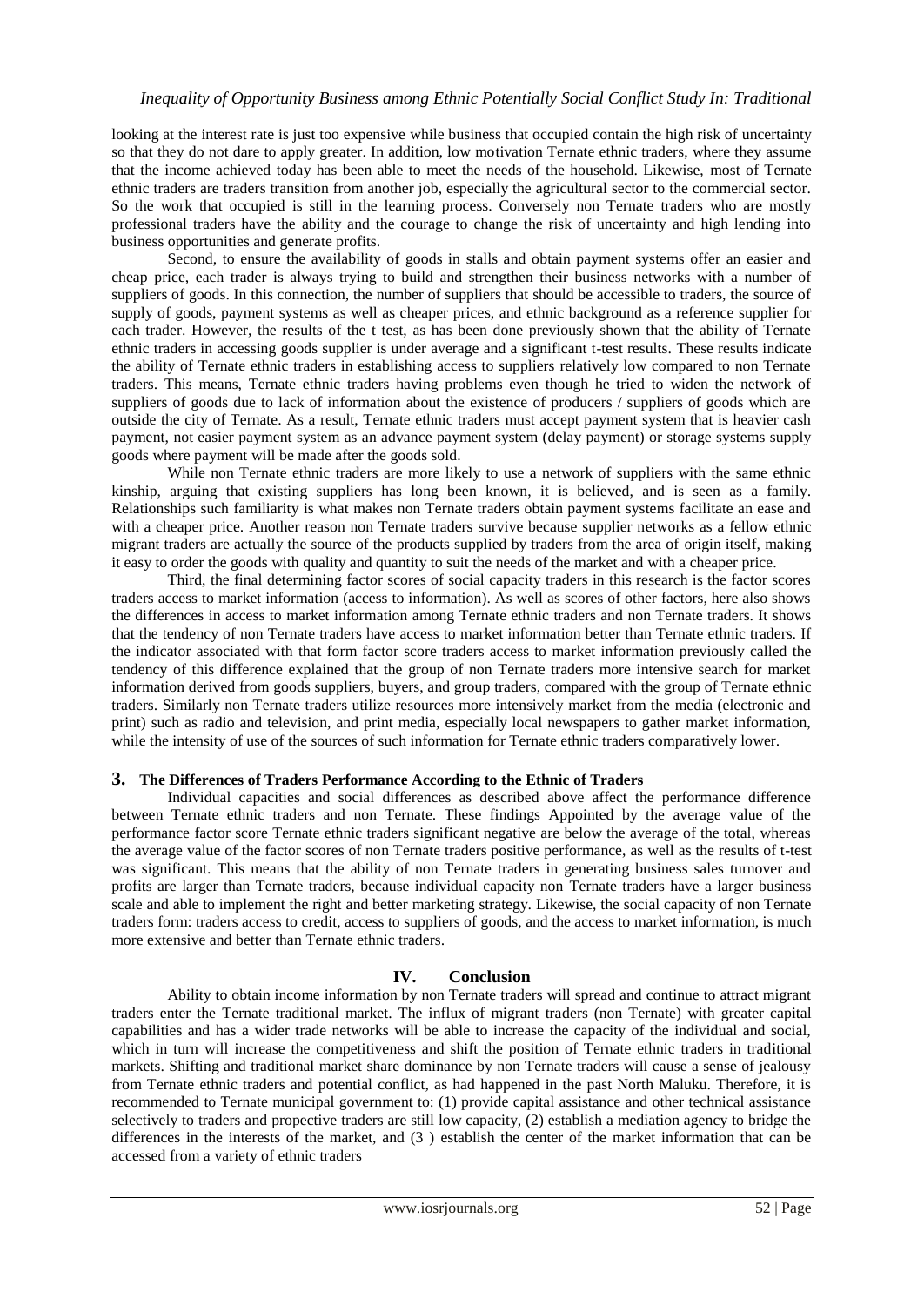#### **References**

- [1] Adewoye, J.O dan Akanbi, T. A., 2012. Role of Information and Communication Technology Investment on the Profitability of Small Medium Scale Industries – A Case of Sachet Water Companies in Oyo State, Nigeria, Journal of Emerging Trends in Economics and Management Sciences, Scholarlink Research Institute Journals, 2012 (ISSN: 2141-7024)
- [2] Ahiawodzi, Anthony, K., and Adade, Thomas, C., 2012. Access to Credit and Growth of Small and Medium Scale Enterprises in the Ho Municipality oh Bhana, British Journal of Economics, Finance and Management Sciences November 2012, Vol. 6 (2).
- [3] Akangbe, H.O., Olajide, O. Adeola, and Ajayi, A., O, 2012. The Effective of Microfinance Bank in Reducing the Poverty of Man ang Women at Akinyele Local Goverment, Oyo State Nigeria, Journal of Development and Agricultural Economic Vol. 4(5), pp. 132 – 140, 12 March, 2012.
- [4] Allan, Issack, Shimba and Rutasholbya, Lettice, Kinunda, Networking Activities and Performance of Enterprises: Some Empirical Findings from Tanzanian Manufacturing SMEs, Departement of Marketing, Faculty of Commerce and Manajement University of Dar es Salaam, Tanzania.
- [5] Alesina, Alberto and La Ferrara, Eliana, 2005. Ethnic Diversity and Economic Performance, Journal of Economic Literature, Vol. 43, No. 3 (Sep., 2005), pp. 762-800
- [6] Angmor, Emanuel N., 2012. Can Traditional Markets be improved through transportation service: (The case of Asesewa and Agormanya Traditional Markets, Ghana), International Journal of Academic Research in Business and Social Sciences June 2012, Vol. 2, No. 6
- [7] Blankson, Charles, and Ming-Sung Cheng, Julian, 2005. Have small businesses adopted the market orientation concept? The case of small businesses in Michigan, Journal of Business & Industrial Marketing 20/6 (2005) 317–330, @ Emerald Group Publishing Limited [ISSN 0885-8624].
- [8] Bayaga, Anass, 2012. Impact of Information and Communication Technology (ICT) Risk Change Management Requirement on Performance of Small and Medium Enterprises (SMEs), Faculty of Education, University of Fort Hare, East London, South Africa, Kamla-Raj Anthropologist, 14(4): 279-289 (2012)
- [9] Biagi, Federico and Lucifora, Claudio 2005. Demographic and Education Effects on Unemployment in Europe: Economic Factors and Labour Market Institutions, Università Cattolica, FEEM, CEPR and IZA Bonn Germany
- [10] Buchanan, Cate, 2011. Pengelolaan Konflik di Indonesia Sebuah Anlisis Konflik Di Maluku, Papua, dan Poso, Jakarta: Lembaga Ilmu Pengetahuan Indonesia, LIPI Centre For Humanitarian Dialogue.
- [11] Brunie, Aure′lie, 2009. Meaningful Distinctions Within A Concept: Relation, Collective, and Generalized Social Capital, Social Science Research 38 (2009) pp. 251 – 265.
- [12] Chetty, Sylvie and Agndal, Henrik, 2007. Social Capital and Its Influance on Changes in Internationalization Mode Among Small and Medium-Sizes Enterprise, Journal of International Marketing, American Marketing Association Vol. 15, No. 1, 2007, pp. 1-29
- [13] Chiliya, Norman, and Roberts-Lombard, Mornay, 2012. Impact of Level of Education and Experience on Profitability of Small Grocery Shops in South Africa, Int.J.Buss.Mgt.Eco.Res., Vol 3(1),2012,462-470
- [14] Fatoki, Olewale and Odeyemi, Akinwumi, 2010. Wich New Small and Medium Eterprises in South Africa Have Access to Bank Credit? International Journal of Business and Management, Vol. 5, No. 10, October 2010.
- [15] Fied, John, 2010. Social Capital, Translator Nurhadi, Kreasi Wacana, Bantul
- [16] Flassy, Dance, J. dan Rais, Sasli, dan Supriono, Agus, 2009. Modal Sosial: Masyarakat High Trust dan Low Trust serta Trust dan Motivasi Ekonomi, [http://p2dtk.bappenas.go.id](http://p2dtk.bappenas.go.id/) on June,24 2009.
- [17] Fussel, Hilary, and Harrison-Rexrode, Jill and Kennan, William, R. and Hazleton, Vincen. 2006. The Relationship Between Social Capital, Transaction Cost, and Organizational Outcome: A Case Study, Corporate Communications: An International Journal, Vol. 11, No. 2, 2006.
- [18] Hussain, Iftikhar; Farooq, Zheeshan, and Akhtar, Waheed, 2012. SMEs Development and Failure Avoidance in Developing Countries through Publik Privat Partnership, African Journal of Business Management Vol 6 (4), pp 1581 – 1589, 1 February 2012.
- [19] Imandoust, Rafandeh, sadegh, 2011. Relationship between Education and Social Capital, International Journal of Humanities and Social Science, Vol 1 No 12
- [20] Islam Md. Aminul, Muhammad Obaidullah, Abu Zafar, and Alam, M. Syed, 2011. Effect of Entrepreneur and Firm Characteristics on the Business Success of Small and Medium Enterprises (SMEs) in Bangladesh, International Journal of Business and Management Vol. 6, No. 3; March 2011,
- [21] Latham, Ann, 2011. An Evaluation of the Impact of Information and Communication Technologies: Two Case Study Examples, International Business Research Vol. 4, No. 3; July 2011
- [22] Löfgren, Karl-Gustaf, dan Persson, Torsten, dan Weibull Jörgen W., 2002. Market With Asymmetric Information: The Contribution of Gerge Akerlof, Michael Spence and Joseph Stiglitz, Black Well Publishing and The Scandavia Journal of Economic, Vol. 104, No. 2, Jun, 2002, pp. 195-211
- [23] Longenecker, Justin, G., Moore, Carlos, W., dan Petty J., William, 1997. Small Business Management, South-Western College Publishing, USA.
- [24] Mahmoud, Mohammed Abdulai, 2011. Market Orientation and Business Performance among SMEs in Ghana, International Business Research Vol. 4, No. 1; January 2011
- [25] Massey, Douglas, S., 1993. Theories of International Migration: A Review and Appraisal, Population And Development Review 19, No. 3, pp 431 – 466
- [26] Morgan, Theodore, 1956. Introduction to Economics, Prentice-Hall, Inc, Englewood Cliffs, New Jersey.
- [27] Murat, Kirdal, and Saracoglu, Sirin, 2007. Migration and Regional Convergence: An Empirical Investigation for Turkey, Midle East Technical University, Munich Personal RePEc Archive (MPRA) paper No. 2648.
- [28] Morris, Sebastian and Basant, Rakesh, 2006. Small-Scale Industries in the Age of Liberalization, Asian Development Bank, India
- [29] Najib, Mukhamad; Kiminami, Akira, and Yagi, Haronori, 2011. Competetiveness of Indonesian Small and Medium Food Processing Industry: Does the location matter?, International Journal of Business and Management, Vol. 6, No. 9; September 2011
- [30] Nasution, Hakim, Arman. Noer, Arifin, Bustanul, dan Suef, Mokh, 2007. Entrepreneurship Membangun Spirit Teknopreneurship, Penerbit andi Yogyakarta.
- [31] Ndiege, J. R. A., Herselman, M. E., and Flowerday, S. V., 2012. Information and communication technologies within small and medium enterprises in developing economies. African Journal of Business Management Vol. 6(10), pp. 3576-3582, 14 March, 2012.
- [32] OECD, 2006. International Migrant Remittance and Their Role in Development, Intenational Migrant Outlook: Sopemi 2006 Edition-ISBN 92-64-03627-X- OECD 2006 pp139 – 161
- [33] Okten, Cagla and Osili, Okonkwo, Una, 2004. Social Network and Credit access in Indonesia, World Development, Vol. 32 No. 7, pp 1225 - 1264